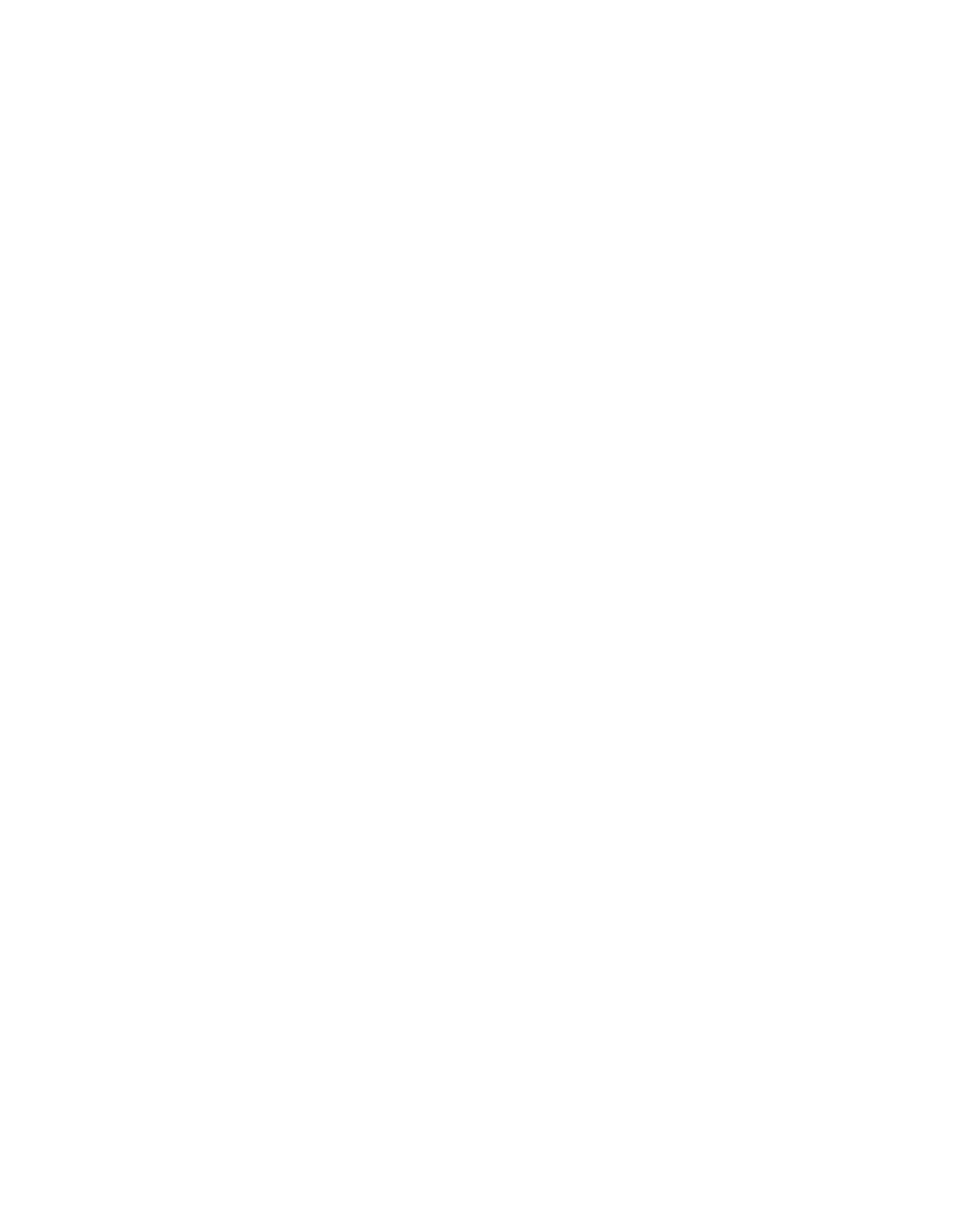## **TABLE OF CONTENTS**

| Page                                                                                                                                                                        |
|-----------------------------------------------------------------------------------------------------------------------------------------------------------------------------|
|                                                                                                                                                                             |
|                                                                                                                                                                             |
|                                                                                                                                                                             |
|                                                                                                                                                                             |
| A. THE DEFENDANT'S TRIAL COUNSEL WAS NOT INEFFECTIVE<br>WHEN SHE DID NOT FILE A MOTION TO SUPPRESS THE SEIZURE OF<br>ITEMS FROM THE VEHICLE BEING DRIVEN BY THE DEFENDANT 2 |
| B. THE DEFENDANT'S TRIAL COUNSEL WAS NOT INEFFECTIVE<br>WHEN SHE DID NOT INTERVIEW AND INVESTIGATE A CO-                                                                    |
|                                                                                                                                                                             |
|                                                                                                                                                                             |
|                                                                                                                                                                             |
|                                                                                                                                                                             |
|                                                                                                                                                                             |
|                                                                                                                                                                             |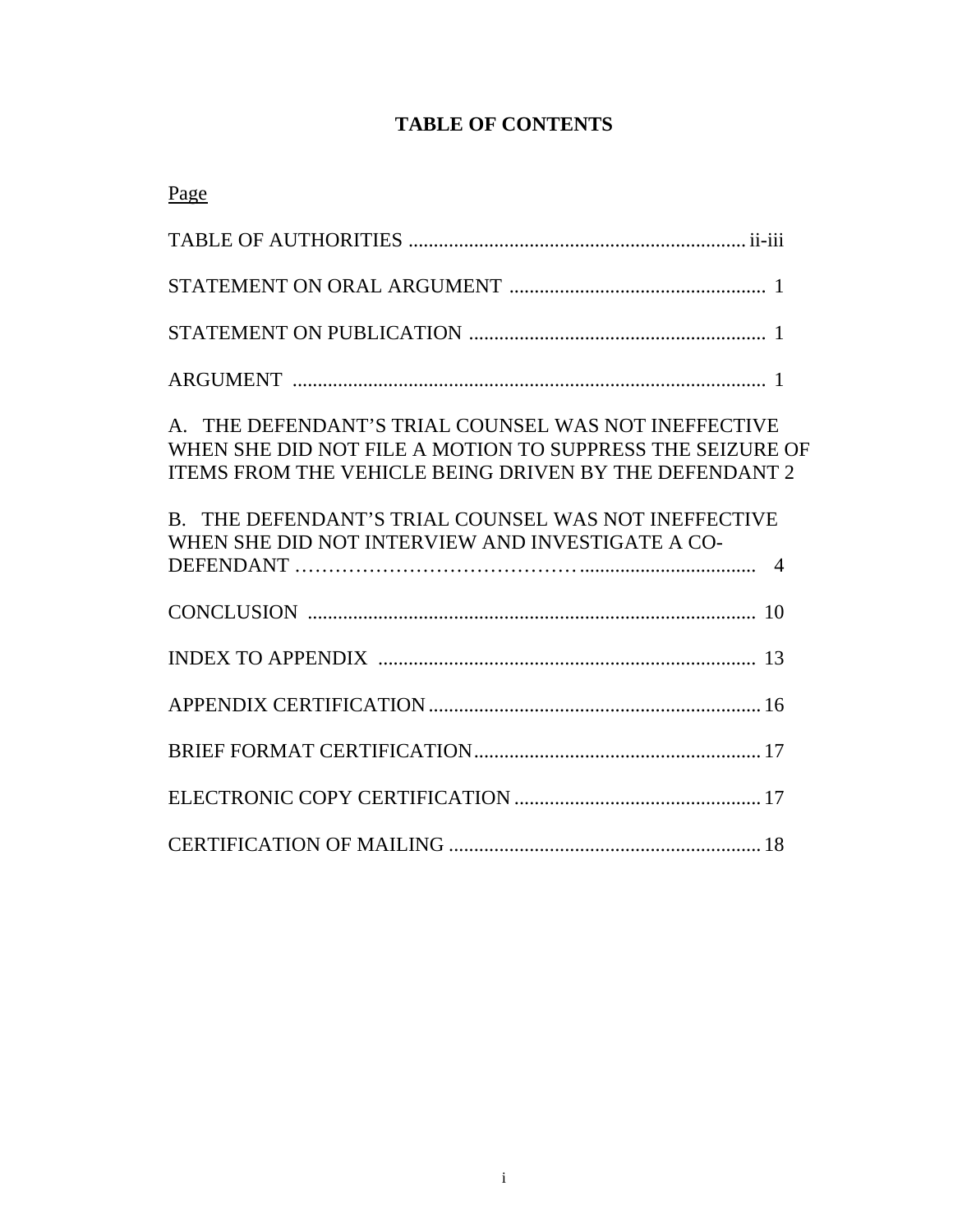## **TABLE OF AUTHORITIES**

## CASE CITED:

| County of Jefferson v. Renz, 231 Wis. 2d 293, 603 N.W.2d 541 (1999) 4 |
|-----------------------------------------------------------------------|
|                                                                       |
|                                                                       |
|                                                                       |
|                                                                       |
|                                                                       |
|                                                                       |
|                                                                       |
|                                                                       |
| State v. Gaines, 197 Wis. 2d 102, 539 N.W.2d 723 (Ct. App. 1995)  6   |
|                                                                       |
|                                                                       |
| State v. Pozo, 198 Wis. 2d 705, 544 N.W.2d 228 (Ct. App. 1995)_  6    |
|                                                                       |
| Strickland v. Washington, 466 U.S. 668, 104 S. Ct. 2052 (1984)  3     |
|                                                                       |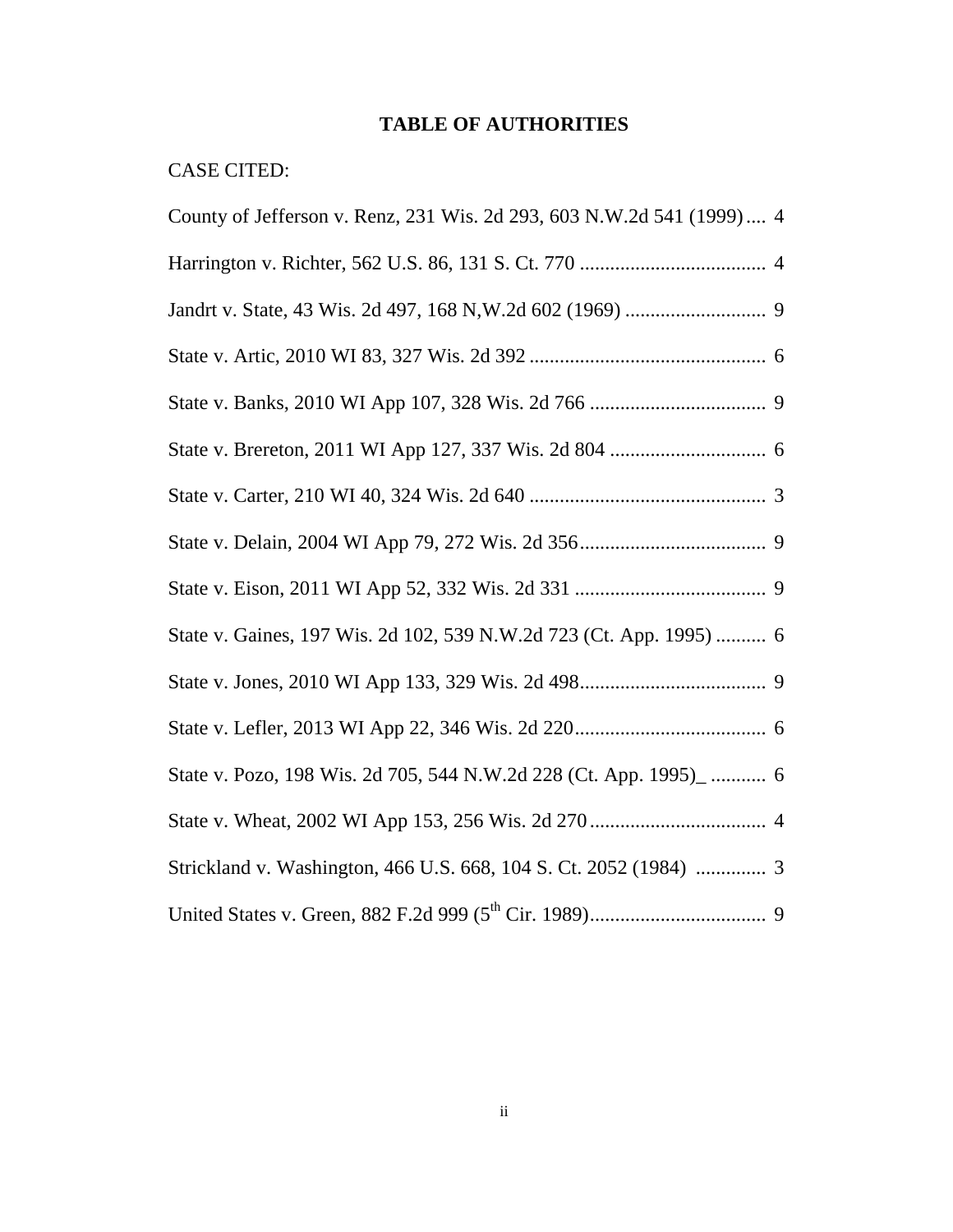## **STATUTES CITED:**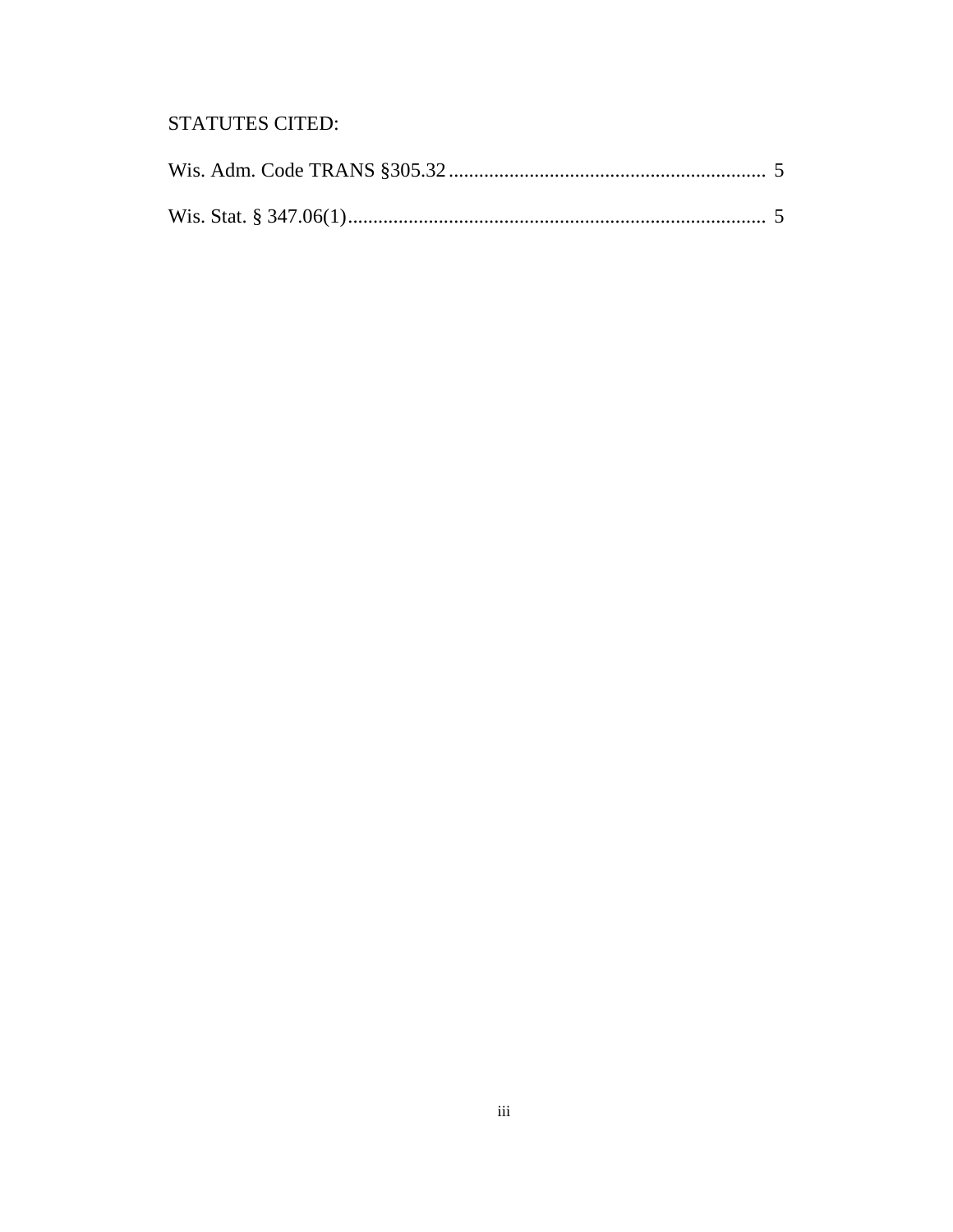#### **STATEMENT ON ORAL ARGUMENT**

 Oral argument is not necessary as the State believes that the briefs of the parties will fully meet and discuss the issues of appeal.

#### **STATEMENT ON PUBLICATION**

 Publication would not be appropriate as this Court's decision would not modify, clarify or criticize an existing rule. Wis. Stats.§§ 809.22 and 809.23(1)(a)1.

#### **STANDARD OF REVIEW**

 A claim of ineffective assistance of counsel is a mixed question of law and fact. State v. Carter, 210 WI 40, ¶19, 324 Wis. 2d 640. While this court must uphold the circuit court's findings of fact unless clearly erroneous, the ultimate determination of whether counsel's assistance was ineffective presents a legal question that this court reviews de novo. Id.

#### **ARGUMENT**

## **I. TRIAL COUNSEL WAS NOT INEFFECTIVE FOR FAILING TO MOVE TO SUPPRESS THE SEIZURE OF THE ITEMS TAKEN FROM THE VEHICLE DRIVEN BY THE DEFENDANT.**

### **A. Introduction**

 The defendant filed a post-conviction motion alleging that trial counsel rendered ineffective assistance of counsel for "failing to seek suppression of the seized evidence." (R. 49:3). In his motion, the defendant asserted that counsel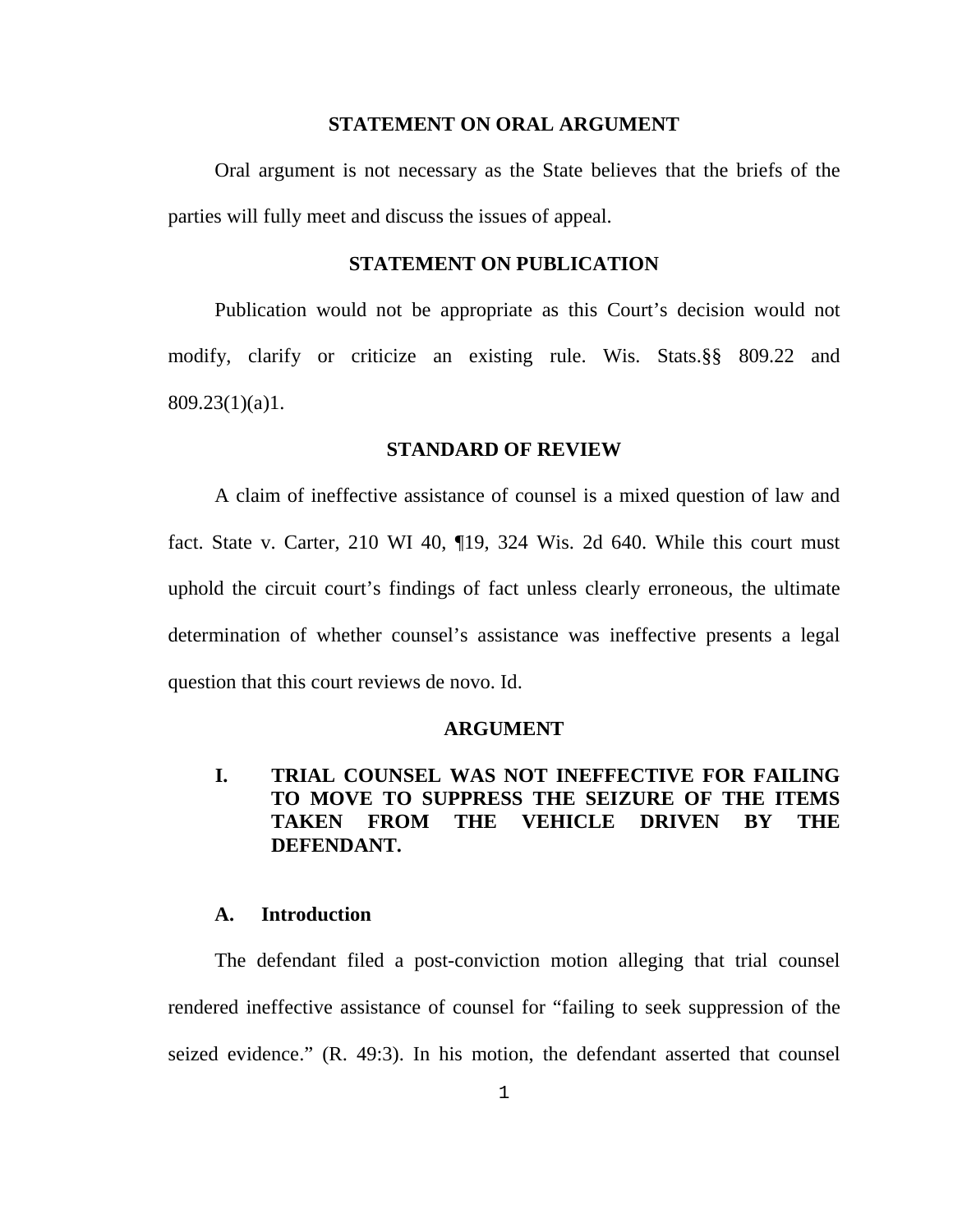failed to file any motions relating to the warrantless search of the vehicle. (R. 49:3)

 A post-conviction hearing was held on July 17, 2015. Following the testimony of Deputy Morell, the circuit court held that the traffic stop of the vehicle that the defendant was driving was for a valid purpose. (R. 49:70:34) The trial court found that the objects seized thereafter were in plain view, in the back seat of said stopped vehicle; that the defendant was subject to arrest due to an outstanding warrant; and that the traffic stop was not going on for an extensive period. (R. 49:70:34) In addition, the trial court found that Deputy Morell tried to investigate the circumstances of the items that were in the back seat of the stopped vehicle; that both of the occupants of the vehicle provided different stories about the items that were in the back seat of the stopped vehicle; that Deputy Morell made a few calls and learned that the computer located in the back seat of the stopped vehicle was stolen and was with another electronic item that would usually be associated with the computer; and that Deputy Morell then seized both items in the back seat of the stopped vehicle which were in plain view associated with a theft of matters from Wal-Mart in Fond du Lac. (R. 49:70:35) The circuit court concluded that the seized items would not have been suppressed. (R. 49:70:35)

 In addition to the above, trial counsel testified that she reviewed the 2 reports prepared by Deputy Morell and because of the inconsistent stories from the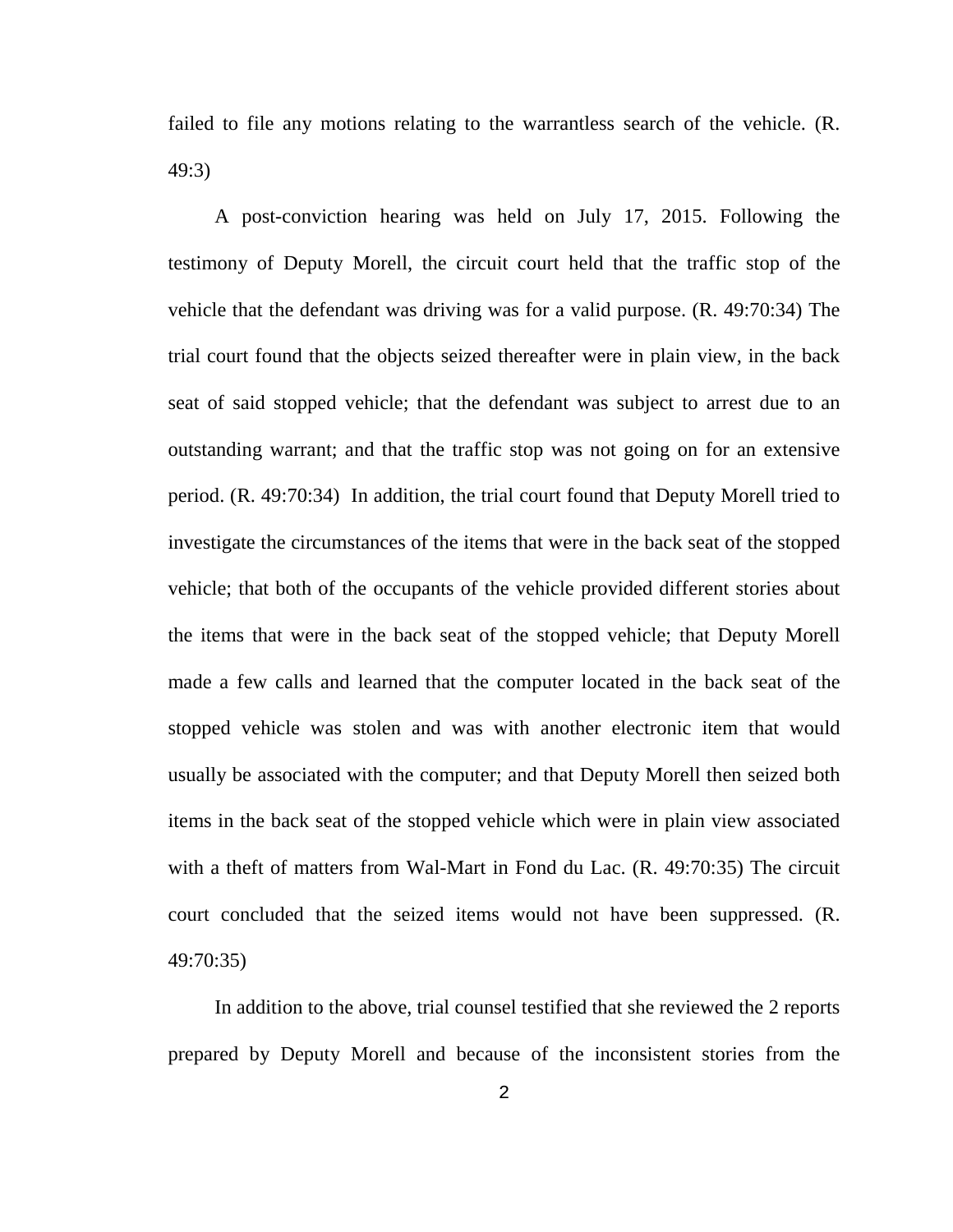defendant about the items in the back seat of the vehicle driven by the defendant, she felt there was probable cause to continue investigating on the potentially stolen merchandise. (R.70:16-17)

 As the State will demonstrate, the circuit court properly denied The defendant' ineffective assistance of counsel claim on this issue.

## **B. General discussion of legal principles guiding review of ineffective assistance of counsel claims**.

 A criminal defendant alleging ineffective assistance of trial counsel must prove that trial counsel's performance was deficient and that he suffered prejudice as a result of that deficient performance. Strickland v. Washington, 466 U.S. 668, 687 (1984).

 To prove deficient performance, the defendant must show that trial counsel's representation "fell below an objective standard of reasonableness" considering all the circumstances. Id. at 688. In assessing the reasonableness of counsel's performance, a reviewing court should be "highly deferential," making "every effort . . . to eliminate the distorting effects of hindsight, to reconstruct the circumstances of counsel's challenged conduct, and to evaluate the conduct from counsel's perspective at the time." Id. at 689. See also State v. Carter, 2010 WI 40, ¶ 22, 324 Wis. 2d 640, 782 N.W.2d 695 "[C]ounsel's performance need not be perfect, nor even very good, to be constitutionally adequate.").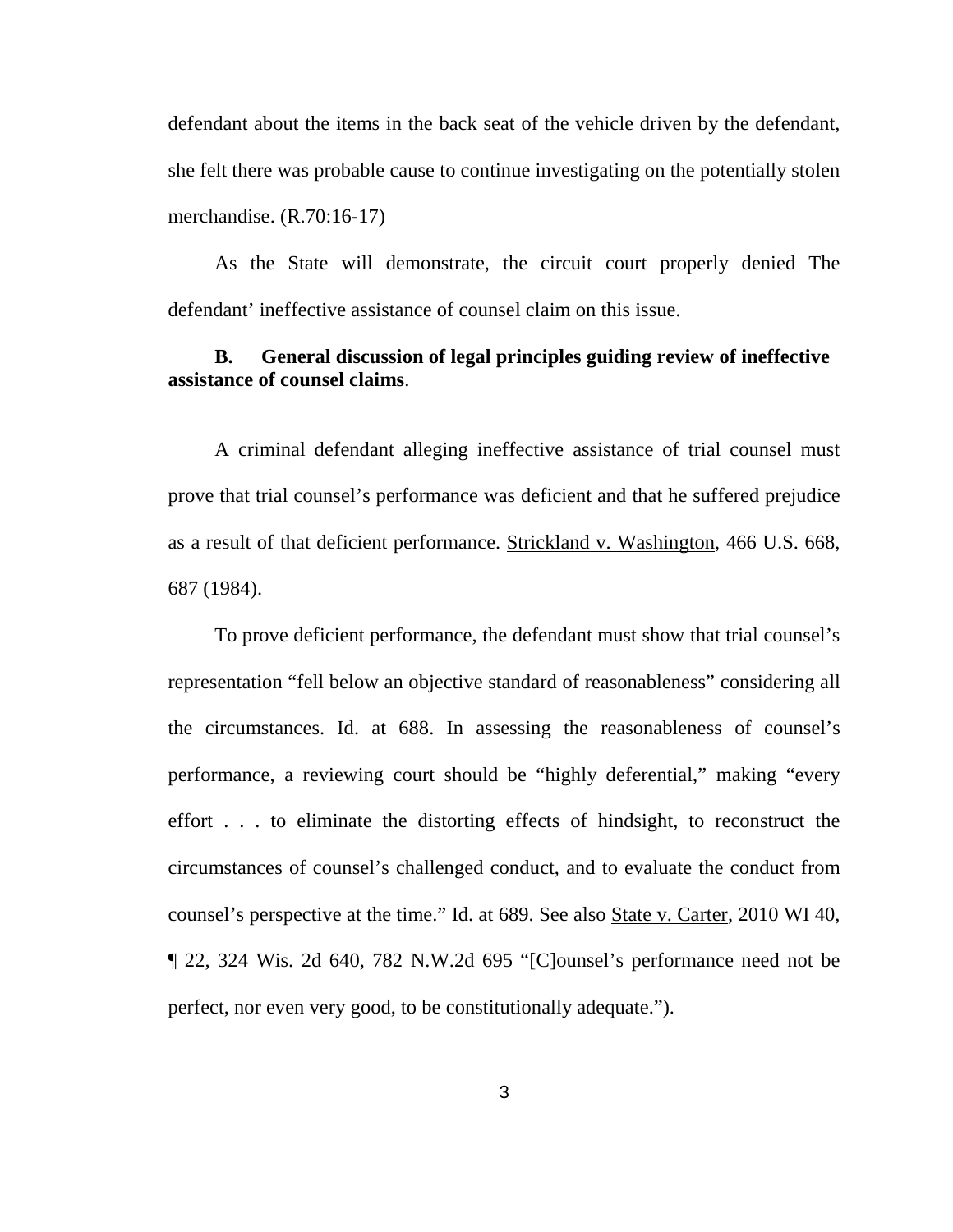To demonstrate prejudice, the defendant must affirmatively prove that the alleged deficient performance prejudiced his defense. Strickland, 466 U.S. at 693. The defendant must show something more than that counsel's errors had a conceivable effect on the proceeding's outcome. Id. Rather, the defendant must demonstrate "that there is a reasonable probability that, but for counsel's unprofessional errors, the result of the proceeding would have been different." Id. at 694; see also Carter, 2010 WI 40, ¶ 37. "The likelihood of a different result must be substantial, not just conceivable." Harrington v. Richter, 562 U.S. 86, 131 S. Ct. 770, 792 (2011).

## **C. Trial counsel did not render deficient performance because a motion to suppress would not have succeeded**.

 In alleging deficient performance related to a failure to file a motion, the defendant must show a reasonable probability that the motion would have been successful. State v. Wheat, 2002 WI App 153, ¶ 23, 256 Wis. 2d 270, 647 N.W.2d 441. Vickers cannot do so here.

## 1. **Deputy Morrell had multiple reasons to stop the vehicle being driven by the defendant.**

 In the context of a traffic stop, "an officer may make an investigative stop if the officer ... reasonably suspects that a person is violating the non-criminal traffic laws." County of Jefferson v. Renz, 231 Wis. 2d 293, 310, 603 N.W.2d 541 (1999) (footnote and citations omitted).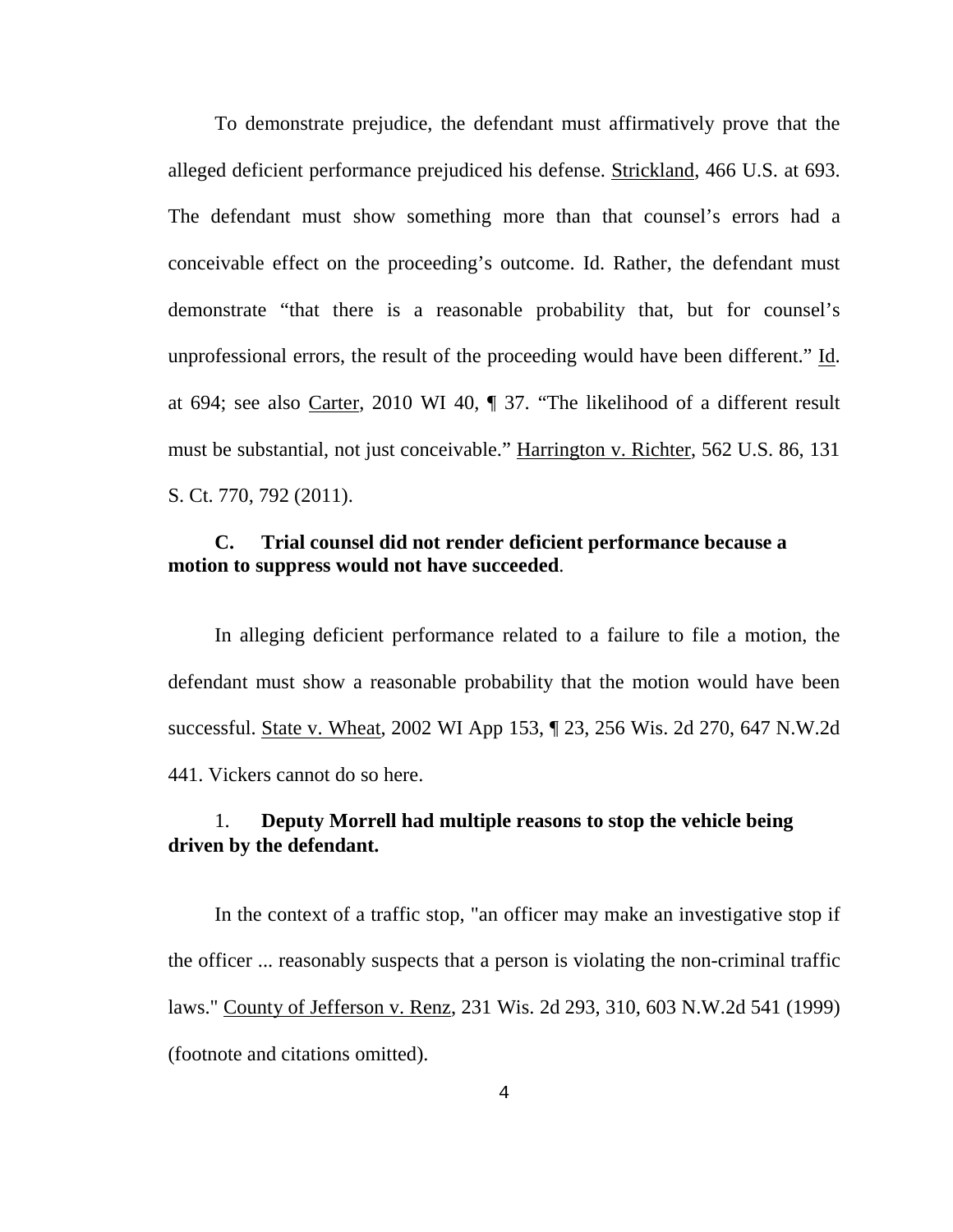§347.06(1), Wis. Stats., states that … "no person may operate a vehicle upon a highway during hours of darkness unless all headlamps, tail lamps and clearance lamps with which such vehicle is required to be equipped are lighted. ..."

 In addition, TRANS 305.32 Wis. Adm. Code, requires tinting to permit passage through the windows of at least 50% of the visible light striking the front side windows.

 Deputy Morrell lawfully stopped the vehicle that the defendant was driving because the vehicle's headlights were not on when the deputy felt they should have been, and further said vehicle had dark tinted windows. (R. 70:4)

### 2. **Deputy Morrell's extension of the traffic stop was reasonable**.

 Deputy Morrell testified that after identifying the defendant, he learned of a warrant for the arrest of the defendant through the Dane County Sheriff's Department, which was for retail theft. (R. 70:5)

 Deputy Morrell testified that the defendant gave inconsistent explanations for the presence of the computer that was located in the back seat of the stopped vehicle, (R. 70:6), and later learned that the computer he could see in plain view was stolen. (R. 70:11)

## **3. Deputy Morrell had probable cause to seize items of stolen property that were seized from the vehicle that Vickers was driving.**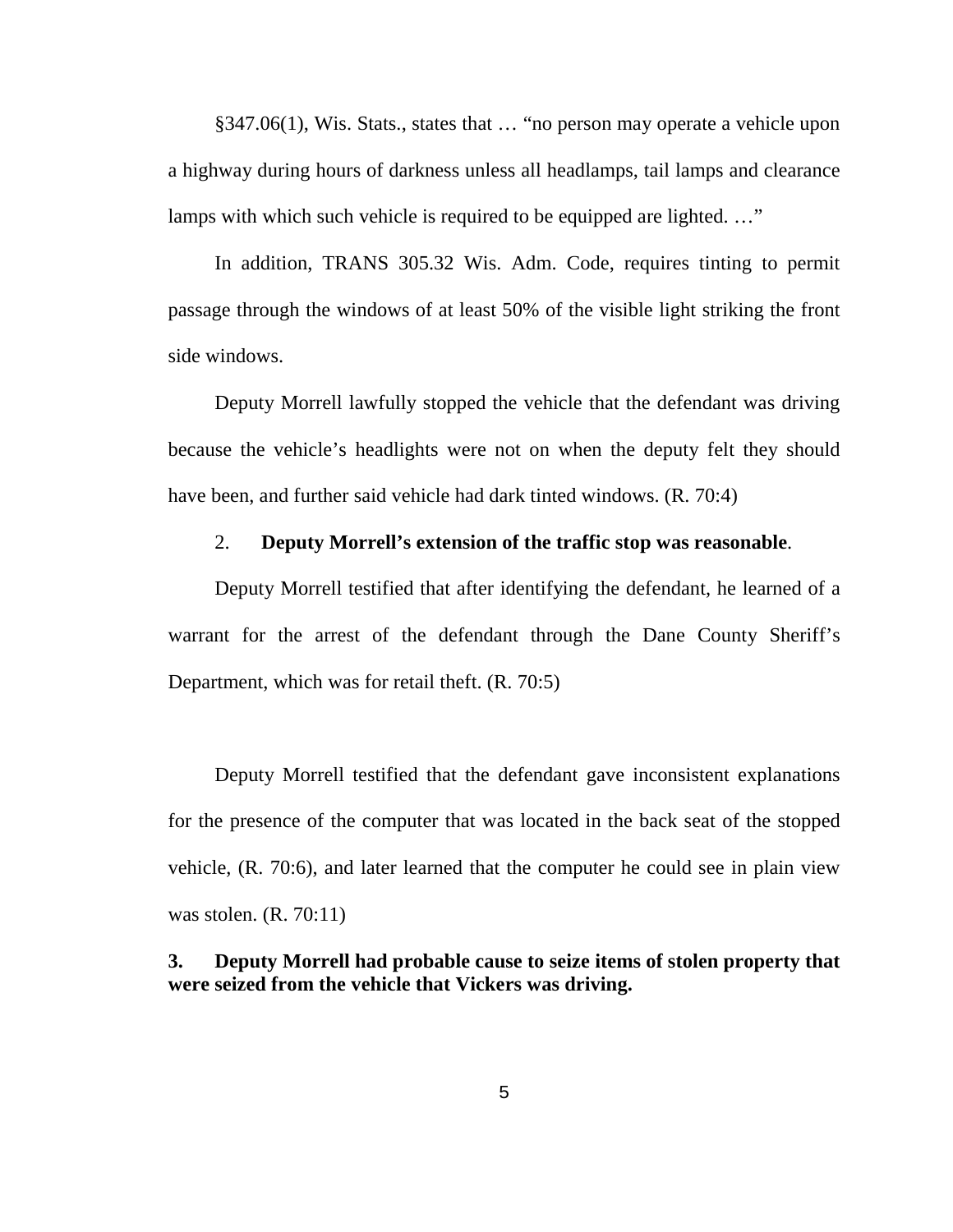A warrantless search is per se unreasonable unless it falls within a clearly delineated exception to the warrant requirement. State v. Artic, 2010 WI 83, ¶ 29, 327 Wis. 2d 392, 786 N.W.2d 430. One such exception exists when "'police have probable cause to believe that a vehicle contains evidence of a crime.'" State v. Lefler, 2013 WI App 22, ¶ 7, 346 Wis. 2d 220, 827 N.W.2d 650, quoting State v. Pozo, 198 Wis. 2d 705, 710, 544 N.W.2d 228 (Ct. App. 1995).

 Whether a given set of facts establishes probable cause for a search is a question of law subject to this court's independent review. State v. Gaines, 197 Wis. 2d 102, 110, 539 N.W.2d 723 (Ct. App. 1995). In making this determination, an appellate court upholds the circuit court's findings of evidentiary or historical facts unless those findings are clearly erroneous. State v. Brereton, 2011 WI App 127, ¶ 5, 337 Wis. 2d 145, 804

N.W.2d 243.

 Deputy Morrell testified that prior to seizing any items from the vehicle that the defendant was driving, he was advised by a person from Wal-Mart, in Fond du Lac, that one of the items that was in plain view was supposed to be in their store and it was not and therefore stolen. (R. 70: 9-11).

## **4. The circuit court properly ruled that a motion to suppress the items seized from the vehicle driven by the defendant would have been denied.**

 The circuit court found that the seized objects were in plain view, in the back seat of the stopped vehicle; that the defendant was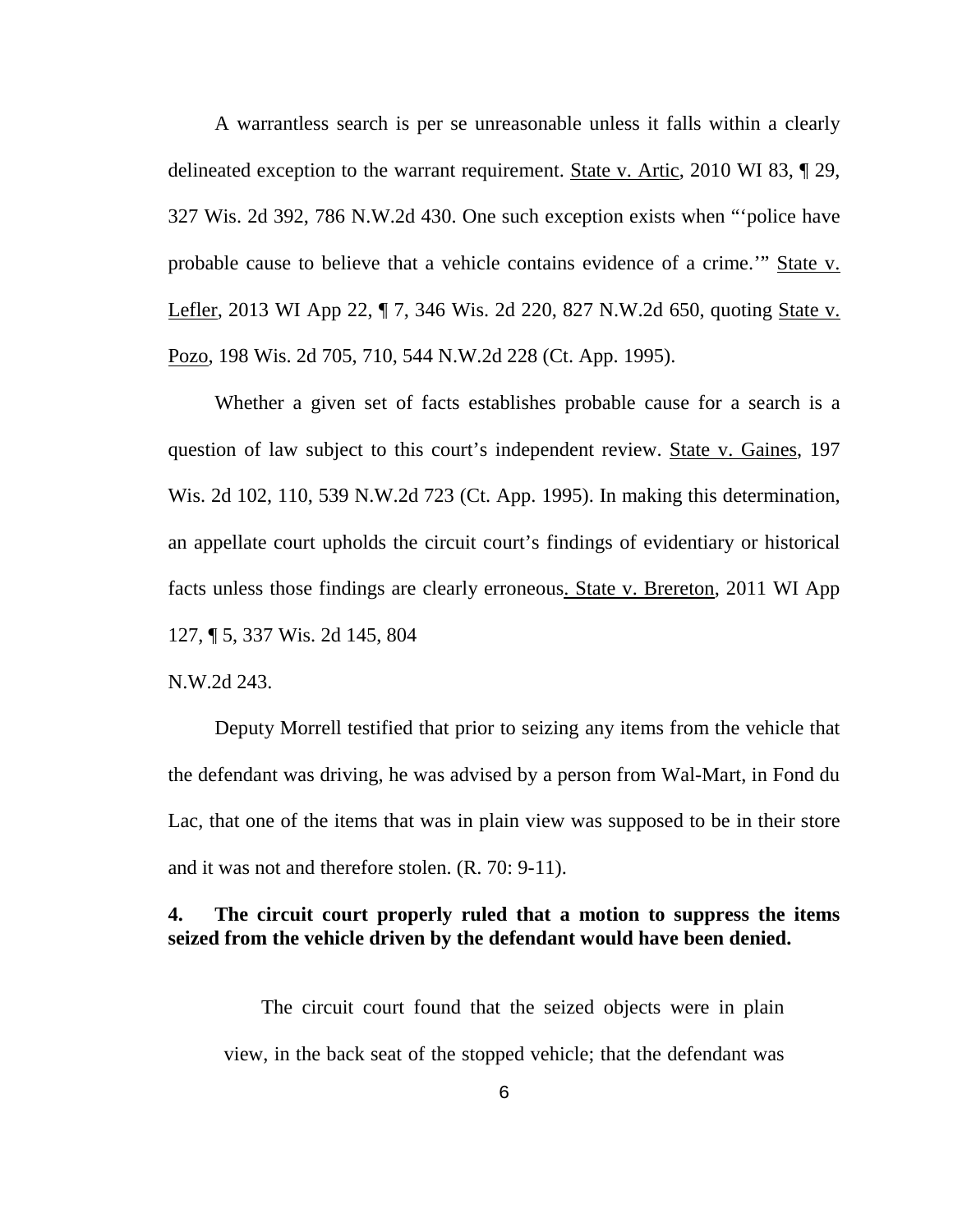subject to arrest due to an outstanding warrant; and that the traffic stop was not going on for an extensive period. (R. 49:70:34) In addition, the circuit court found that Deputy Morrell tried to investigate the matters of the items that were in the back seat of the stopped vehicle; that each of the occupants of the vehicle provided different stories about the items were in the back seat of the stopped vehicle; that Deputy Morell made a few calls and learned that the computer located in the back seat of the stopped vehicle was stolen and was with another electronic item that would usually be associated with the computer; and that Deputy Morell then seized both items in the back seat of the stopped vehicle which were in plain view associated with a theft of matters from Wal-Mart. (R.

49:70:35)

 The historical facts demonstrate that Deputy Morell seized the items in question from the vehicle that was being driven by the defendant with probable cause to believe that the seized items were stolen.

## **II. TRIAL COUNSEL WAS NOT INEFFECTIVE FOR FAILING TO INVESTIGATE AND SUBSEQUENTLY PRESENT AS A DEFENSE THE POSSIBILITY THAT A CO-DEFENDANT WAS THE PERSON RESPONSIBLE FOR THE THEFT.**

### **A. Introduction**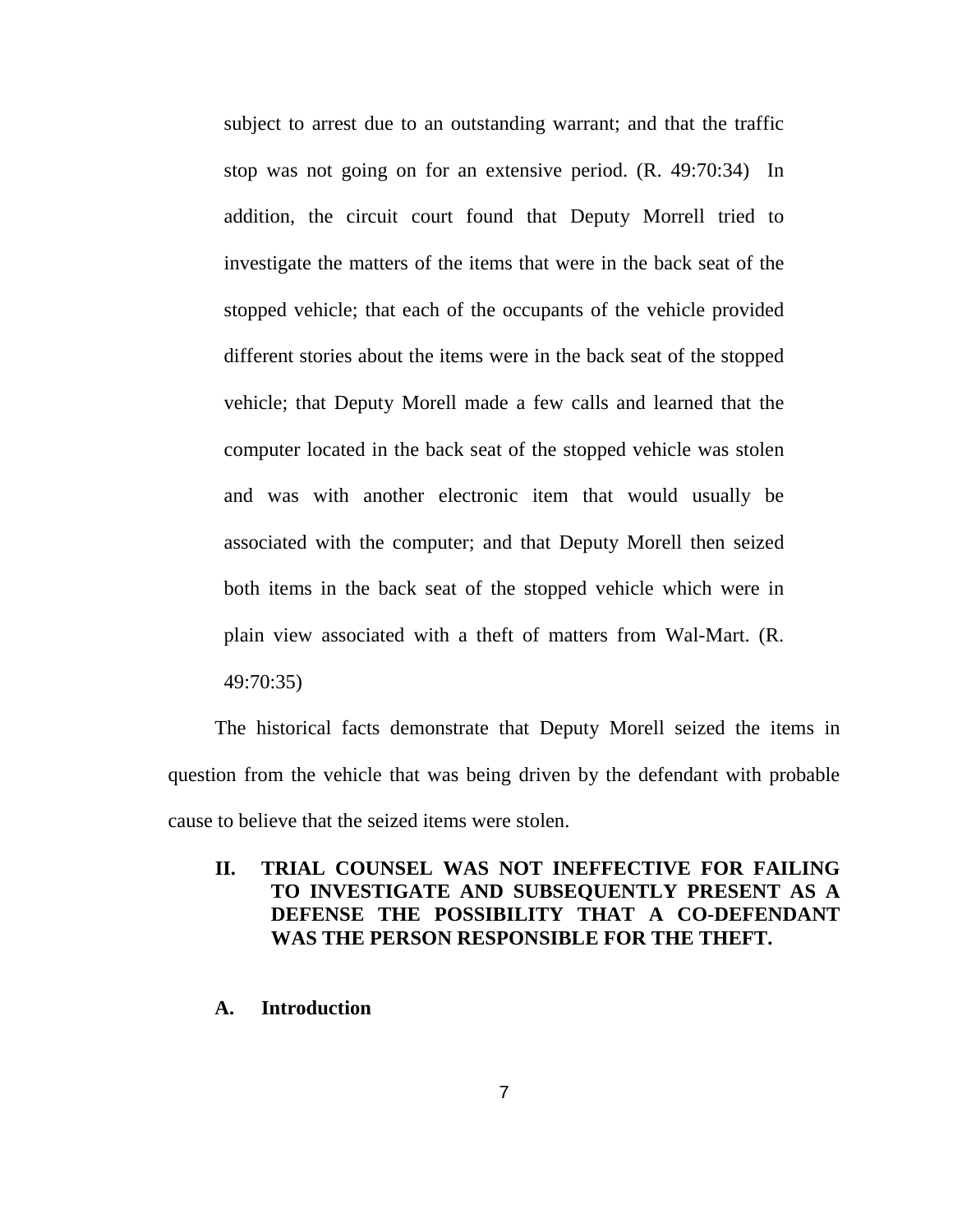The defendant also asserted that "(t)rial counsel failed to investigate and subsequently present as a defense the possibility that a co-defendant was the person responsible for the theft. (R. 49:4)

 During the aforementioned post-conviction hearing, trial counsel testified that after receiving the discovery materials for the case she sent a copy to the defendant but that she was unable to discuss those materials with the defendant because he never wished to make himself available to have an office meeting to go over the matter. (R. 70:15-16)

 Trial counsel explained that she reviewed the videotapes provided through discovery and determined that it was very clear that the defendant was the person who carried out the item from Wal-Mart, not the co-defendant. (R. 70:18)

 As the State will demonstrate, the circuit court properly denied The defendant' ineffective assistance of counsel claim on this issue.

## **B. General discussion of legal principles guiding review of ineffective assistance of counsel claims.**

In Strickland, Id. 691, the Supreme Court stated:

The reasonableness of counsel's actions may be determined or substantially influenced by the defendant's own statements or actions. Counsel's actions are usually based, quite properly, on informed strategic choices made by the defendant and on information supplied by the defendant. In particular, what investigation decisions are reasonable depends critically on such information. For example, when the facts that support a certain potential line of defense are generally known to counsel because of what the defendant has said, the need for further investigation may be considerably diminished or eliminated altogether. And when a defendant has given counsel reason to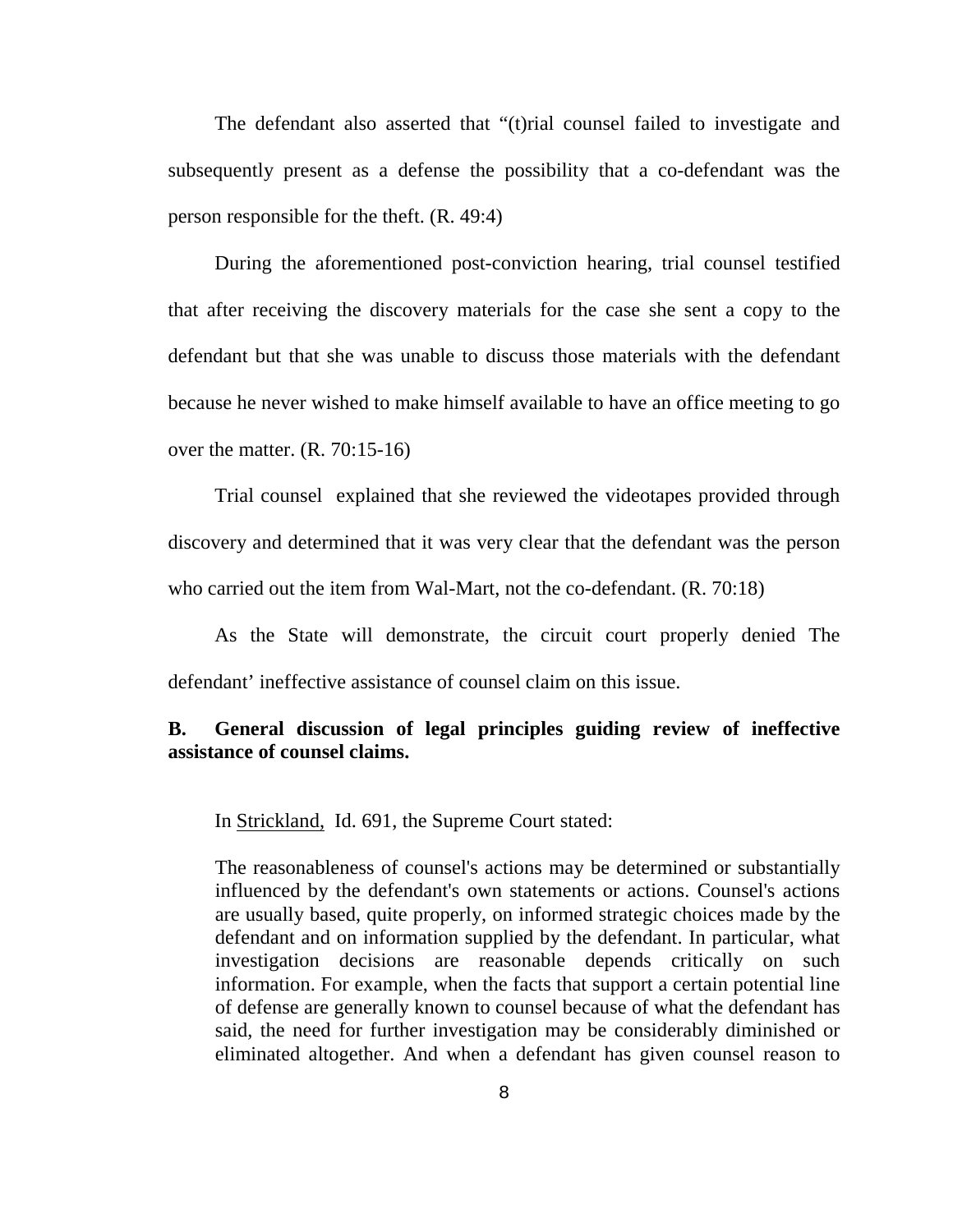believe that pursuing certain investigations would be fruitless or even harmful, counsel's failure to pursue those investigations may not later be challenged as unreasonable. In short, inquiry into counsel's conversations with the defendant may be critical to a proper assessment of counsel's investigation decisions, just as it may be critical to a proper assessment of counsel's other litigation decisions.

 An attorney's reasonable actions may be significantly or substantially influenced/determined by the defendant's statements or actions. State v.Banks, 2010 WI App 107 at ¶ 40, 328 Wis.2d at 791.

 Further, a lawyer is not ineffective for not pursuing something the defendant knew, but did not reveal. State v. Eison, 2011 WI App 52, ¶ 21, 797 N.W.2d 890, State v. Jones, 2010 WI App 133, ¶ 33, 329 Wis.2d 498, 791 N.W.2d 390; see also State v. DeLain, 2004 WI App 79, ¶ 18, 272 Wis.2d 356, 679 N.W.2d 562, aff'd, 2005 WI 52, 280 Wis.2d 51, 695 N.W.2d 484.

 Moreover, "[a] defendant who alleges a failure to investigate on the part of his counsel must allege with specificity what the investigation would have revealed and how it would have altered the outcome of the trial." United States v. Green, 882 F.2d 999, 1003 (5th Cir. 1989). See also Jandrt v. State, 43 Wis. 2d 497, 505-506, 168 N.W.2d 602, 607 (1969).

**B. Trial counsel did not render deficient performance because the defendant did not disclose the need for the argued investigation and counsel's investigation demonstrated that there was no need for any such investigation**.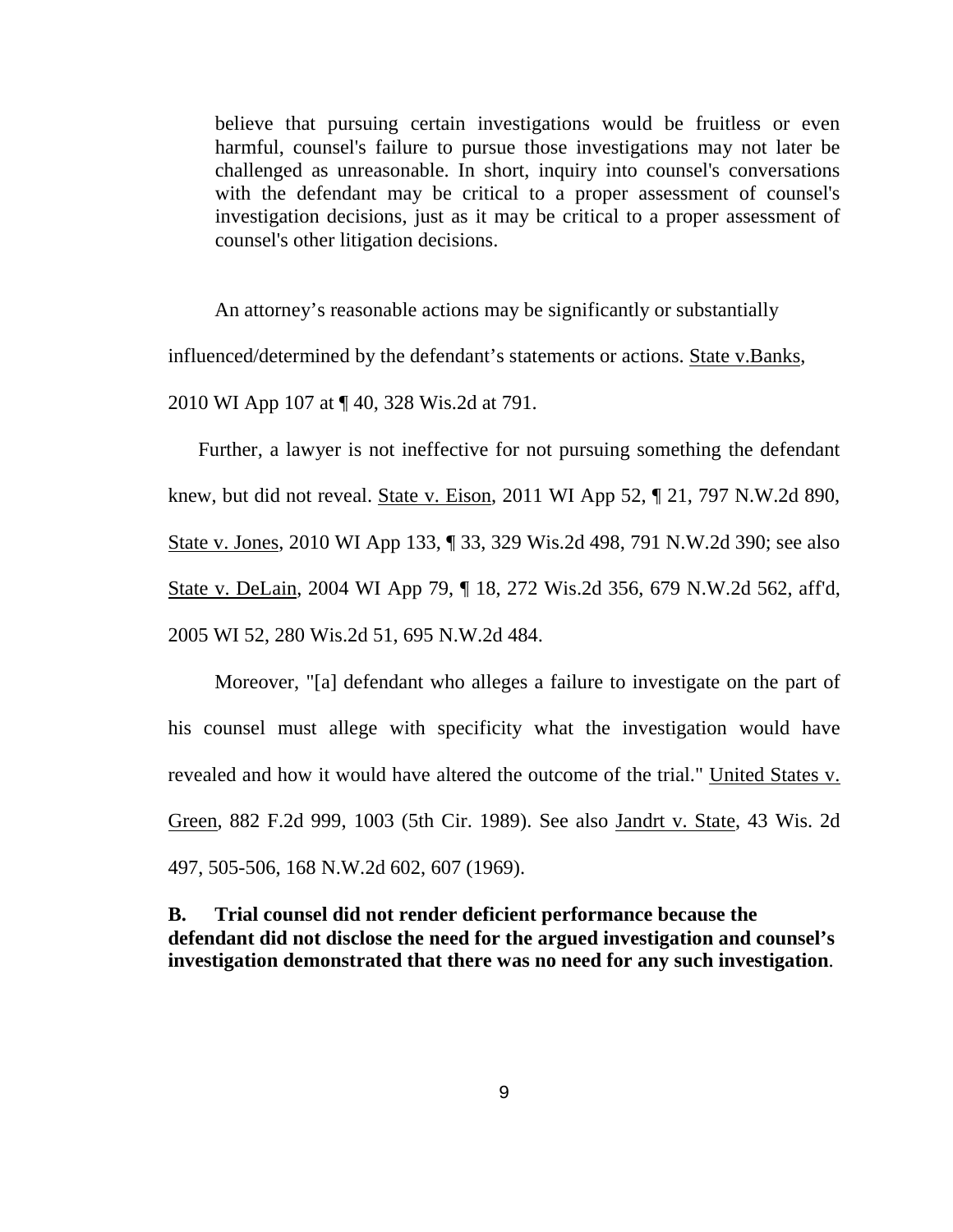Trial counsel reviewed all of the discovery associated with the matter before this court. Because of that review, she understood that the only person seen carrying anything from the Wal-Mart in Fond du Lac was this defendant. Any subsequent investigation by her or an investigator would only have resulted in the possibility of evidence that was inconsistent with the video evidence, and makes no sense whatsoever. Avoiding an inconsistent theory of defense is a valid strategic decision.

 The circuit court found that the affidavit and testimony of the co-defendant, John Wright, to be incredible. Further that the circuit court found that trial counsel reviewed the credible evidence herself, which was inconsistent with the now proffered defense. (R.70:33-34)

#### **CONCLUSION**

 For the reasons noted herein, this Court should uphold the trial court's finding and historical facts as to both issues. In addition, the defendant has failed to establish that a motion to suppress would have been granted, had one been filed, fails to establish that the additional investigation would have been helpful to the defendant in any way. The appeal should be denied.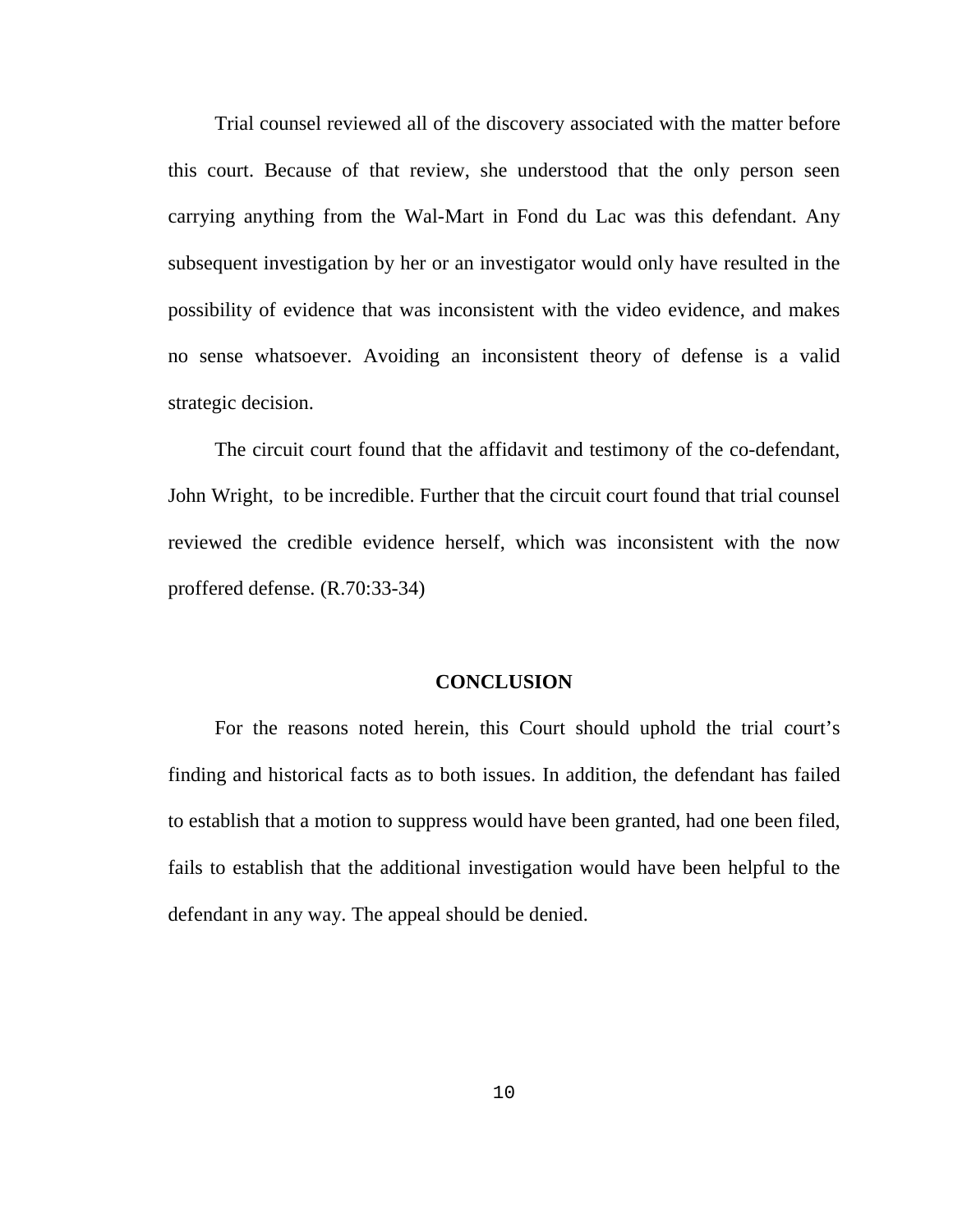Respectfully submitted this 29<sup>th</sup> day of January, 2016.

By:

 Curtis A. Borsheim ASSISTANT DISTRICT ATTORNEY 160 S. MACY STREET FOND DU LAC WI 54935 (920) 929-3048 Attorney for Plaintiff-Respondent Wisconsin Bar Number 1004536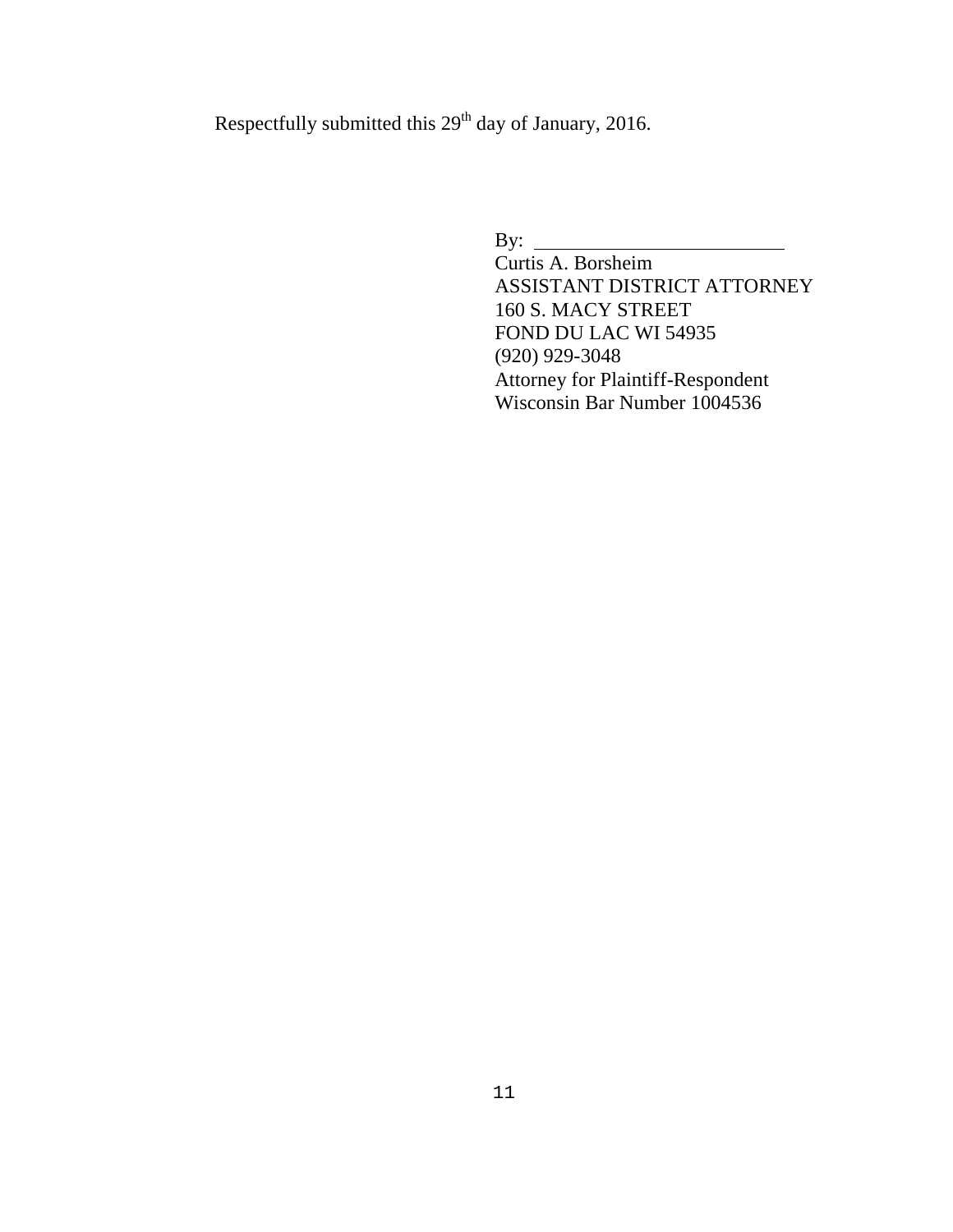### **FORM AND LENGTH OF CERTIFICATION**

I hereby certify that this Brief conforms to the rules contained in §809.19(8)(b) and (c) for a brief produced with a monospaced font. The length of the brief is 10 pages, 2,255 words.

Further, I hereby certify that I have submitted an electronic copy of this brief, excluding the appendix, if any, which complies with the requirements of §809.19(12). I further certify that this electronic brief is identical in content and format to the printed form of the brief as filed on this date. A copy of this certificate had been served with the paper copies of this brief filed with the court and served on all opposing parties.

Dated this 29th day of January, 2016.

Curtis A. Borsheim State Bar No. 1004536 FOND DU LAC COUNTY DISTRICT ATTORNEY'S OFFICE 160 S. Macy St. Fond du Lac, WI 54935 920-929-2931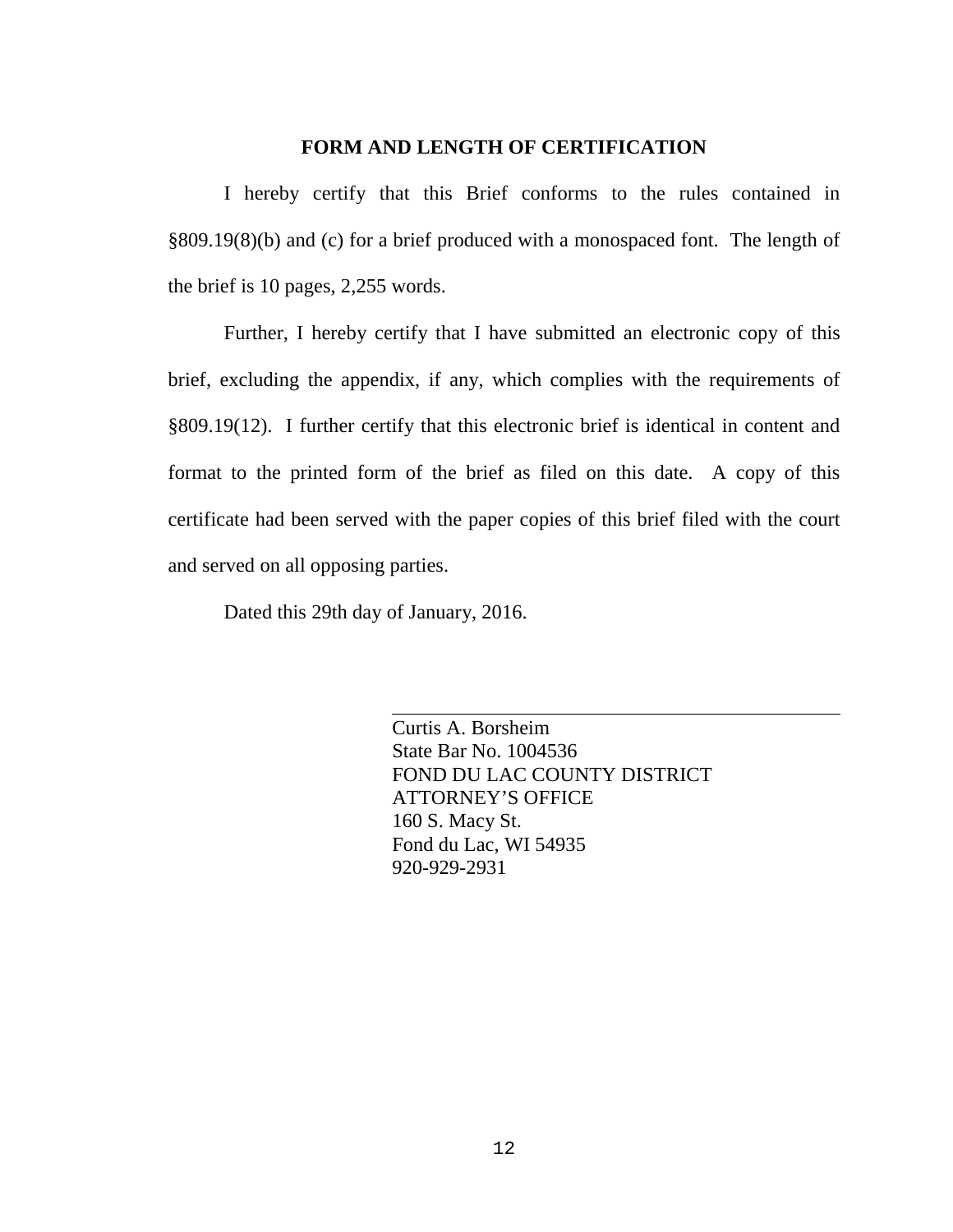## **INDEX TO APPENDIX**

| Record |                                                                       | Appendix    |
|--------|-----------------------------------------------------------------------|-------------|
| Page   | Document                                                              | Page        |
|        |                                                                       |             |
| 56:1   | Denial of Defendant's Post                                            | 101         |
|        | <b>Conviction Motion Alleging</b>                                     |             |
|        | Ineffective Assistance of Counsel                                     |             |
|        |                                                                       |             |
| 70:39  | Transcript of Proceedings – Post-<br><b>Conviction Motion Hearing</b> | $102 - 140$ |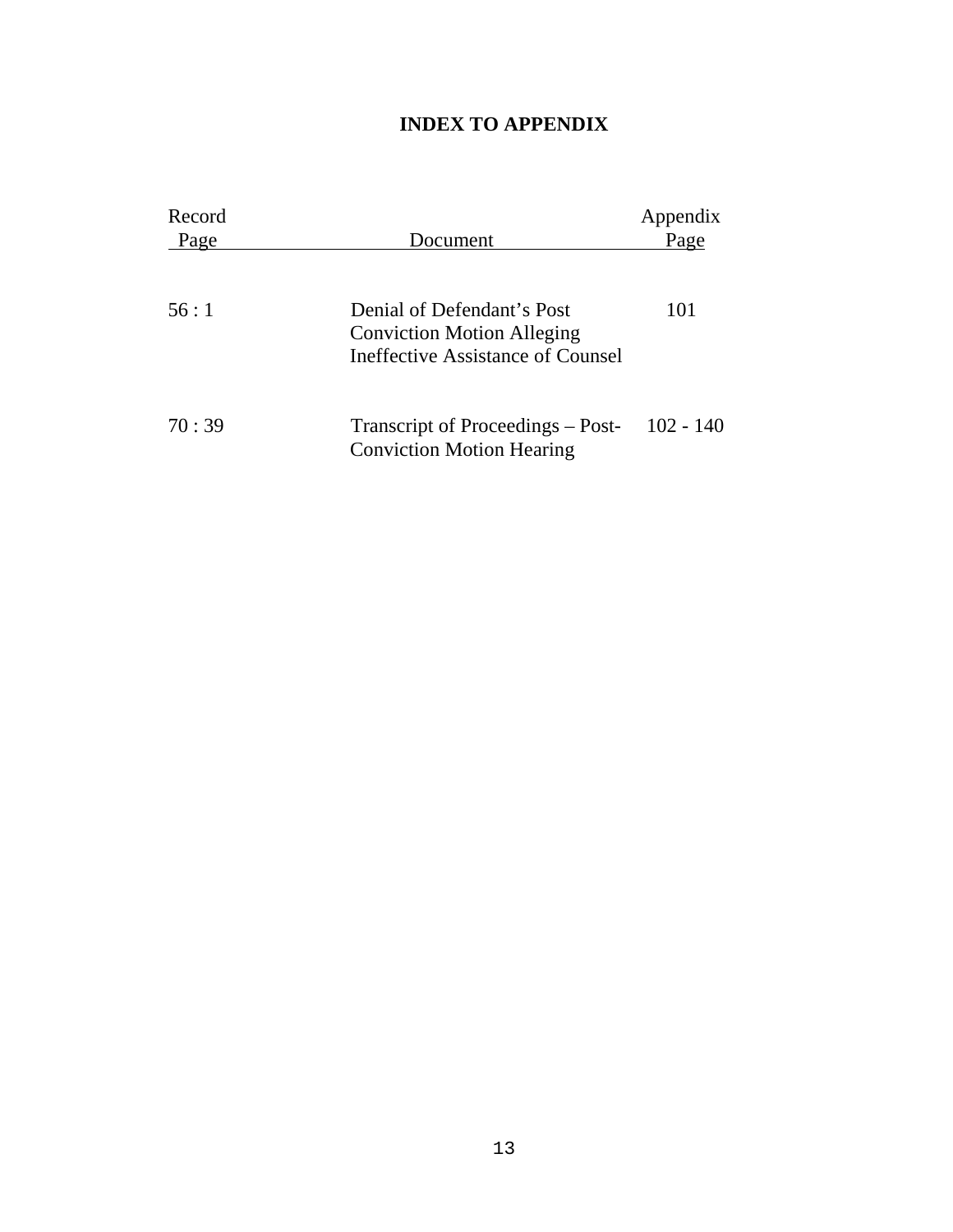#### **CERTIFICATION OF APPENDIX**

 I hereby certify that filed with this brief, either as a separate document or as a part of this brief, is an appendix that complies with Wis. Stats. § (Rule) 809.10(2)(a); That is and that contains, at a minimum: (1) a table of contents; (2) the findings or opinion of the circuit court; and (3) portions of the record essential to an understanding of the issues raised, including oral or written rulings or decisions showing the circuit court's reasoning regarding those issues. I have submitted an electronic copy of this brief, including the appendix, if any, which complies with the requirements of Wis. Stat. § (Rule) 809.19(12). I further certify that this electronic brief is identical in content and format to the printed form of the brief filed as of this date.

 I further certify that if this appeal is taken from a circuit court order or judgment entered in a judicial review of an administrative decision, the appendix contains the findings of fact and conclusions of law, if any, and final decision of the administrative agency. I further certify that if the record is required by law to be confidential, the portions of the record included in the appendix are reproduced using first names and last initials instead of full names of persons, specifically including juveniles and parents of juveniles, with a notation that the portions of the record have been so reproduced to preserve confidentiality and with appropriate references to the record.

Dated this 29 day of January, 2016.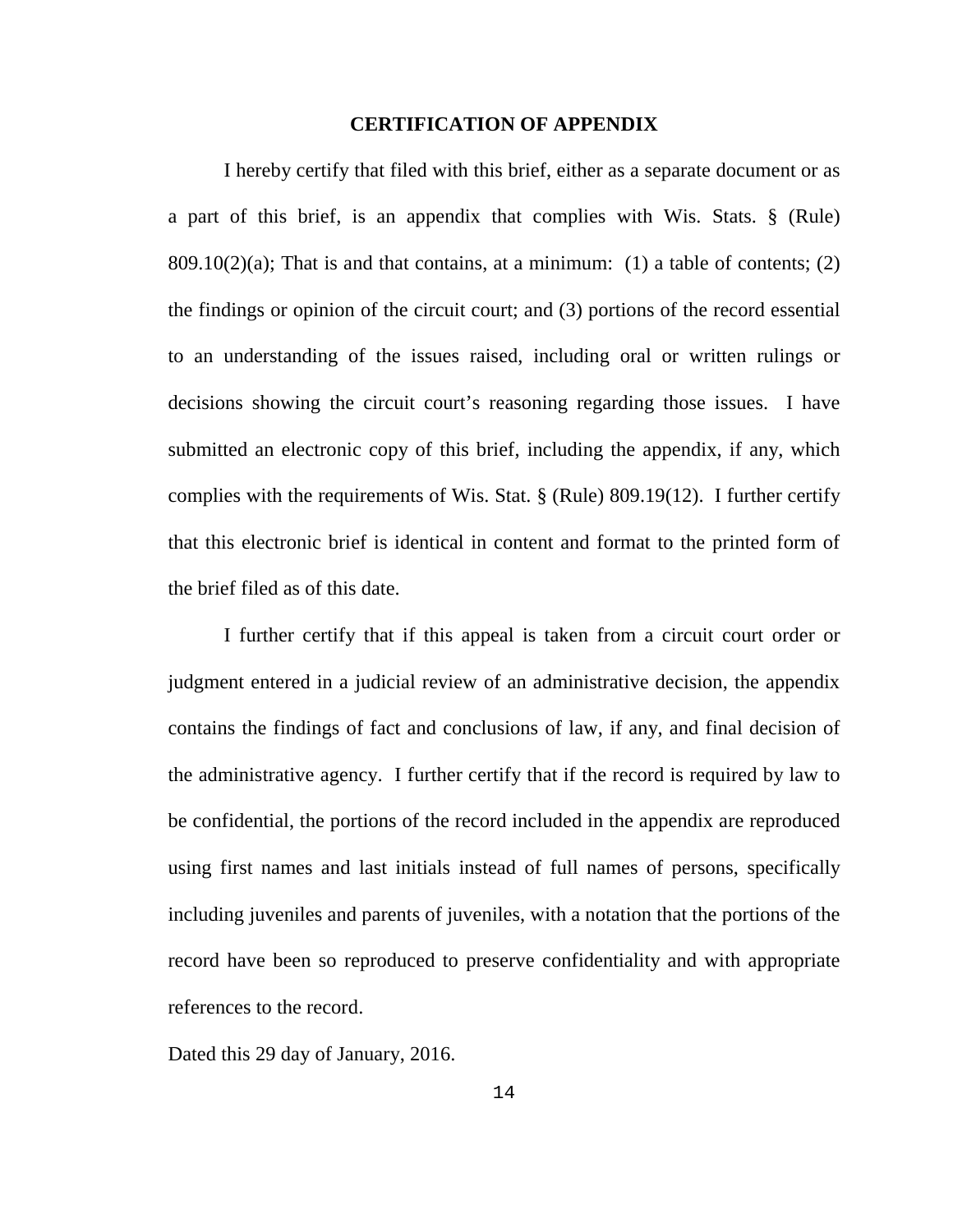## FOND DU LAC COUNTY DISTRICT ATTORNEY'S OFFICE Attorney for the Plaintiff-Appellant

BY:

 Curtis A. Borsheim Assistant District Attorney State Bar No. 1004536

 160 S. Macy St. Fond du Lac, WI 54935 (920) 832-5024

#### 15 **APPENDIX CERTIFICATION**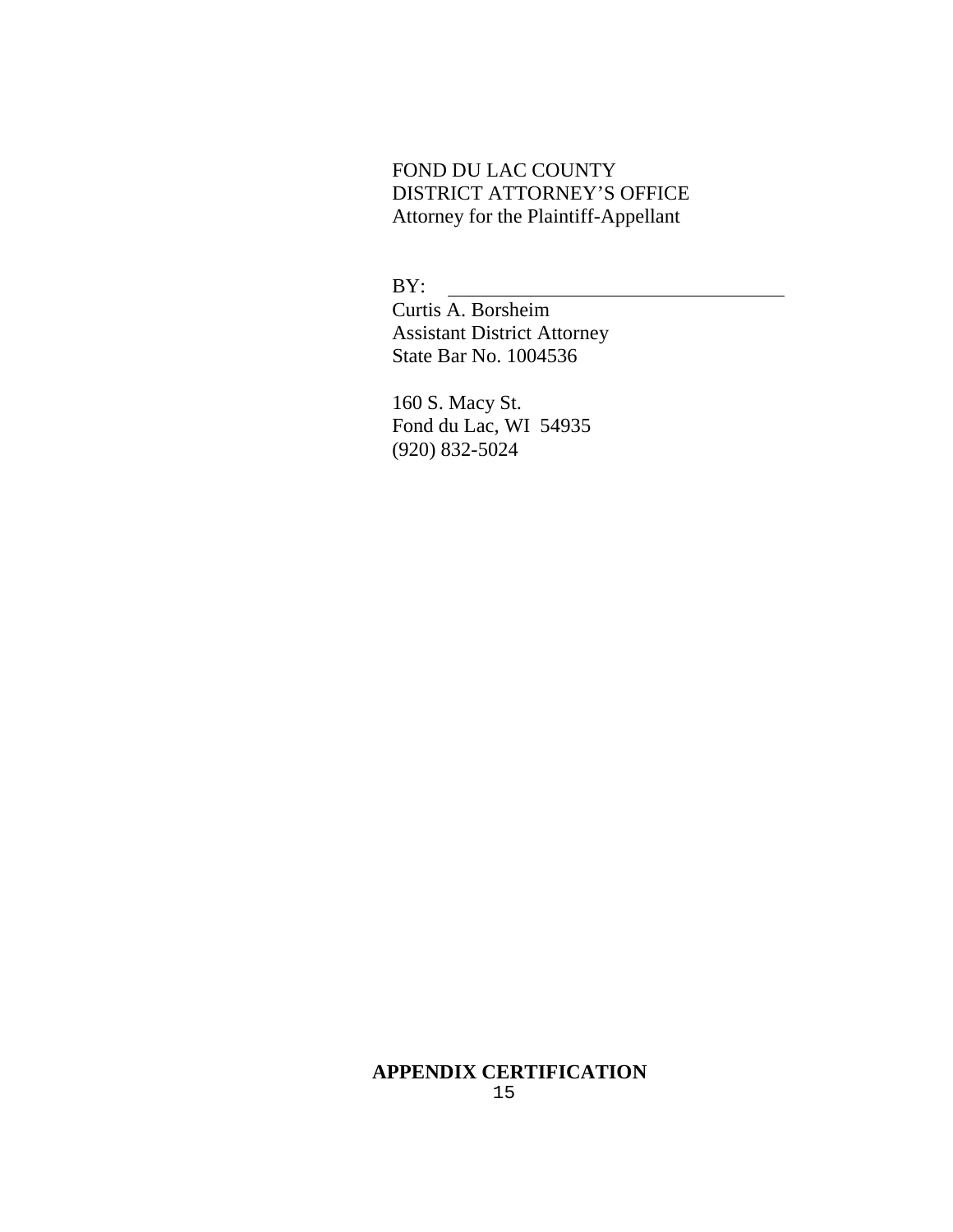I hereby certify that filed with this brief, either as a separate document or as a part of this brief, is an appendix that complies with Wis. Stat. § 809.19(2)(a) and that contains, at a minimum: (1) a table of contents; (2) the finding or opinion of the circuit court; and (3) portions of the record essential to an understanding of the issues raised, including oral or written rulings or decisions showing the circuit court's reasoning regarding those issues.

 I further certify that if this appeal is taken from a circuit court order or judgment entered in a judicial review of an administrative decision, the appendix contains the findings of fact and conclusions of law, if any, and final decision of the administrative agency.

 I further certify that if the record is required by law to be confidential, the portions of the record included in the appendix are reproduced using first names and last initials instead of full names or persons, specifically including juveniles and parents of juveniles, with a notation that the portions of the record have been so reproduced to preserve confidentiality and with appropriate references to the record.

Dated this \_\_\_\_\_\_\_ day of January, 2016.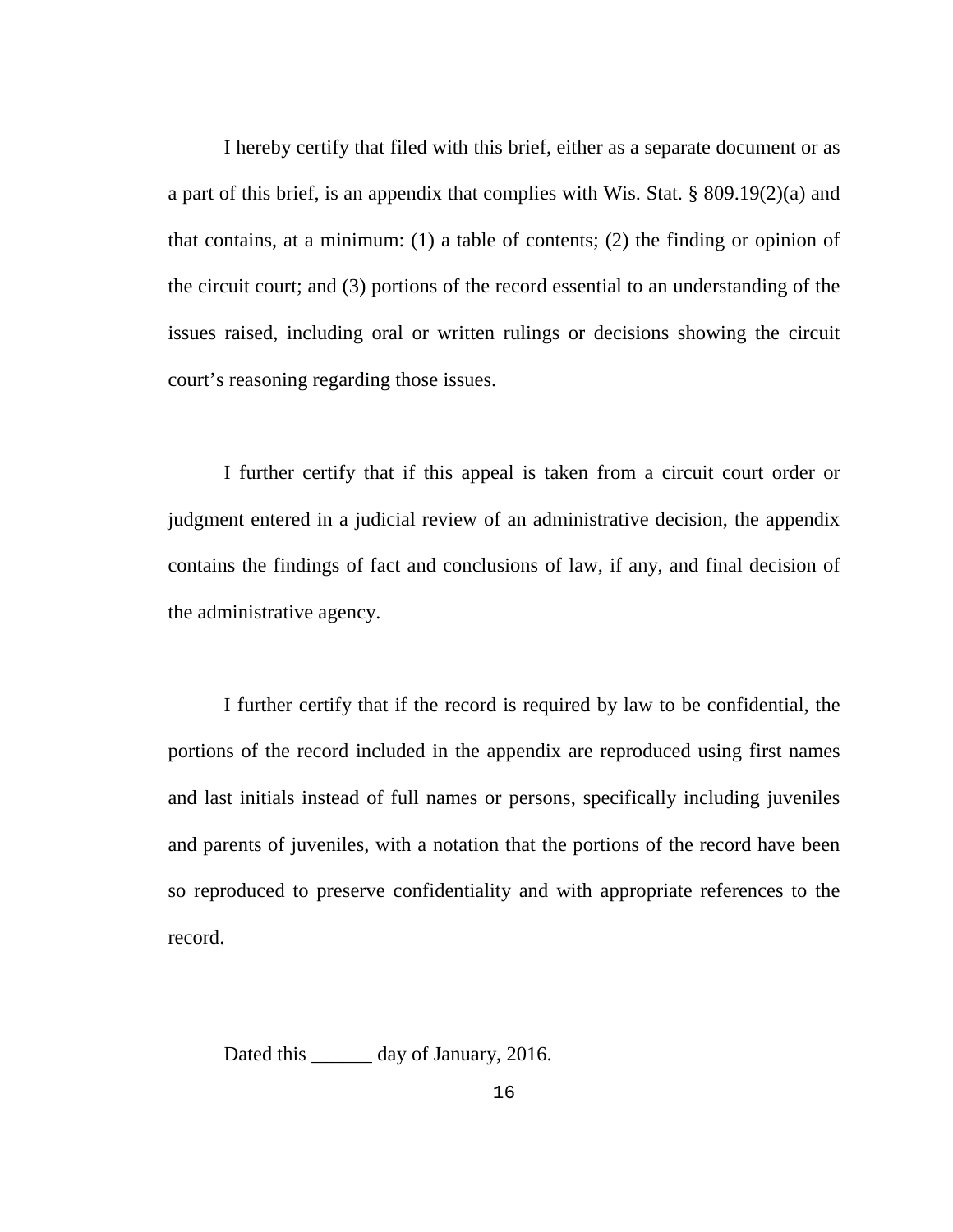$\overline{\phantom{a}}$  ,  $\overline{\phantom{a}}$  ,  $\overline{\phantom{a}}$  ,  $\overline{\phantom{a}}$  ,  $\overline{\phantom{a}}$  ,  $\overline{\phantom{a}}$  ,  $\overline{\phantom{a}}$  ,  $\overline{\phantom{a}}$  ,  $\overline{\phantom{a}}$  ,  $\overline{\phantom{a}}$  ,  $\overline{\phantom{a}}$  ,  $\overline{\phantom{a}}$  ,  $\overline{\phantom{a}}$  ,  $\overline{\phantom{a}}$  ,  $\overline{\phantom{a}}$  ,  $\overline{\phantom{a}}$ Curtis A. Borsheim

### **BRIEF FORMAT CERTIFICATION**

I hereby certify that this brief conforms to the rules contained in Wis. Stat.

§ 809.19 (8)(b) and (c) for a brief and appendix produced with mono spaced font.

This brief has seven (7) pages.

Dated this \_\_\_\_\_\_\_ day of January, 2016.

Curtis A. Borsheim

 $\overline{\phantom{a}}$  ,  $\overline{\phantom{a}}$  ,  $\overline{\phantom{a}}$  ,  $\overline{\phantom{a}}$  ,  $\overline{\phantom{a}}$  ,  $\overline{\phantom{a}}$  ,  $\overline{\phantom{a}}$  ,  $\overline{\phantom{a}}$  ,  $\overline{\phantom{a}}$  ,  $\overline{\phantom{a}}$  ,  $\overline{\phantom{a}}$  ,  $\overline{\phantom{a}}$  ,  $\overline{\phantom{a}}$  ,  $\overline{\phantom{a}}$  ,  $\overline{\phantom{a}}$  ,  $\overline{\phantom{a}}$ 

### **ELECTRONIC COPY CERTIFICATION**

I hereby certify that:

 I have submitted an electronic copy of this brief, excluding the appendix, if any, which complies with the requirements of Wis. Stat. § 809.19(12). I further certify that:

 This electronic brief is identical in content and format to the printed form of the brief filed as of this date. A copy of this certificate has been served with the paper copies of this brief filed with the court and served on all opposing parties.

Dated this day of January, 2016.

 Curtis A. Borsheim **CERTIFCATION OF MAILING** 

 $\overline{\phantom{a}}$  ,  $\overline{\phantom{a}}$  ,  $\overline{\phantom{a}}$  ,  $\overline{\phantom{a}}$  ,  $\overline{\phantom{a}}$  ,  $\overline{\phantom{a}}$  ,  $\overline{\phantom{a}}$  ,  $\overline{\phantom{a}}$  ,  $\overline{\phantom{a}}$  ,  $\overline{\phantom{a}}$  ,  $\overline{\phantom{a}}$  ,  $\overline{\phantom{a}}$  ,  $\overline{\phantom{a}}$  ,  $\overline{\phantom{a}}$  ,  $\overline{\phantom{a}}$  ,  $\overline{\phantom{a}}$